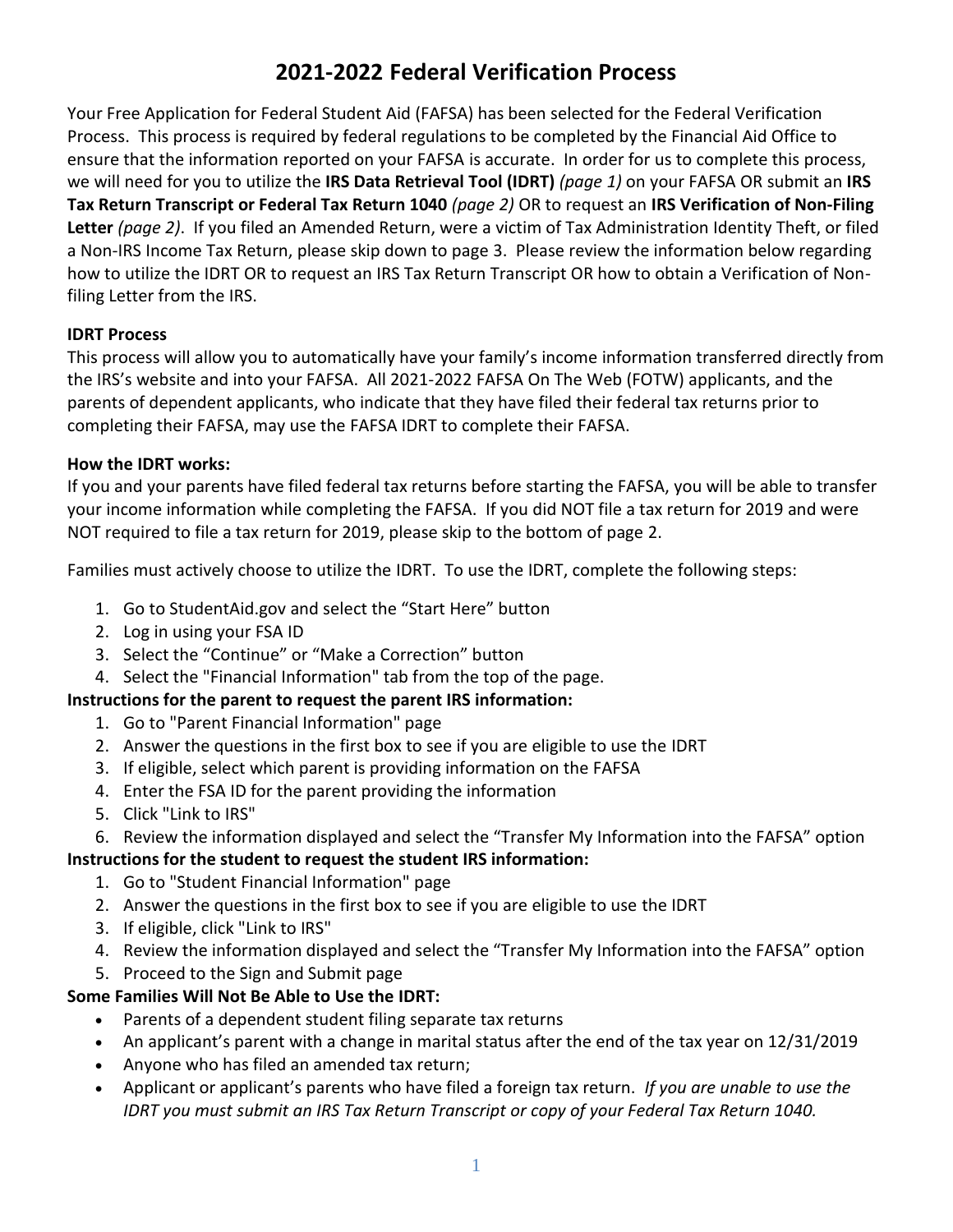# **2021-2022 Federal Verification Process**

## **Verification of 2019 Income Information for Student/Spouse/Parent Tax Filers**

**Important Note:** The instructions below apply to the student and spouse, if the student is married. Notify the Financial Aid Office if the student or spouse filed separate IRS income tax returns for 2019 or had a change in marital status after December 31, 2019.

### A **2019 IRS Tax Return Transcript** may be obtained through:

- Get Transcript by Mail Go to [www.irs.gov,](http://www.irs.gov/) click "Get Your Tax Record." Click "Get Transcript by Mail." Make sure to request the "Return Transcript" and *NOT* the "Account Transcript." The transcript is generally received within 10 business days from the IRS's receipt of the online request.
- Get Transcript Online Go to [www.irs.gov,](http://www.irs.gov/) click "Get Your Tax Record." Click "Get Transcript Online." Make sure to request the "Return Transcript" and *NOT* the "Account Transcript." To use the Get Transcript Online tool, the user must have (1) access to a valid email address, (2) a textenabled mobile phone (pay-as-you-go plans cannot be used) in the user's name, and (3) specific financial account numbers (such as a credit card number or an account number for a home mortgage or auto loan). The transcript displays online upon successful completion of the IRS's two-step authentication.
- Automated Telephone Request 1-800-908-9946. Transcript is generally received within 10 business days from the IRS's receipt of the telephone request.
- Paper Request Form IRS Form 4506T-EZ or IRS Form 4506-T. The transcript is generally received within 10 business days from the IRS's receipt of the paper request form.

# **Verification of 2019 Income Information for Student/Spouse/Parent Nontax Filers**

*Exception- A dependent student who is a nontax filer is excluded from the verification requirement to provide confirmation of the dependent student's non-filing status from the IRS or other relevant tax authority.*

### **IRS Verification of Non-filing Letter Request Process**

If you did not file a tax return for 2019 and you were not required to file a tax return for 2019, please follow the steps below to obtain a Verification of Non-filing Letter.

#### Online Request - Get Verification of Non-filing Letter ONLINE

- Go to the IRS's website- www.irs.gov/individuals/get-transcript
- Click "Get Transcript ONLINE."
- The tax filer must sign up to create or reactivate his or her account.
- Follow the prompts to request a **Verification of Non-filing Letter for 2019**.

In addition, you must submit the EU Verification of Non-Filing Form along with a copy of all 2019 W2(s)